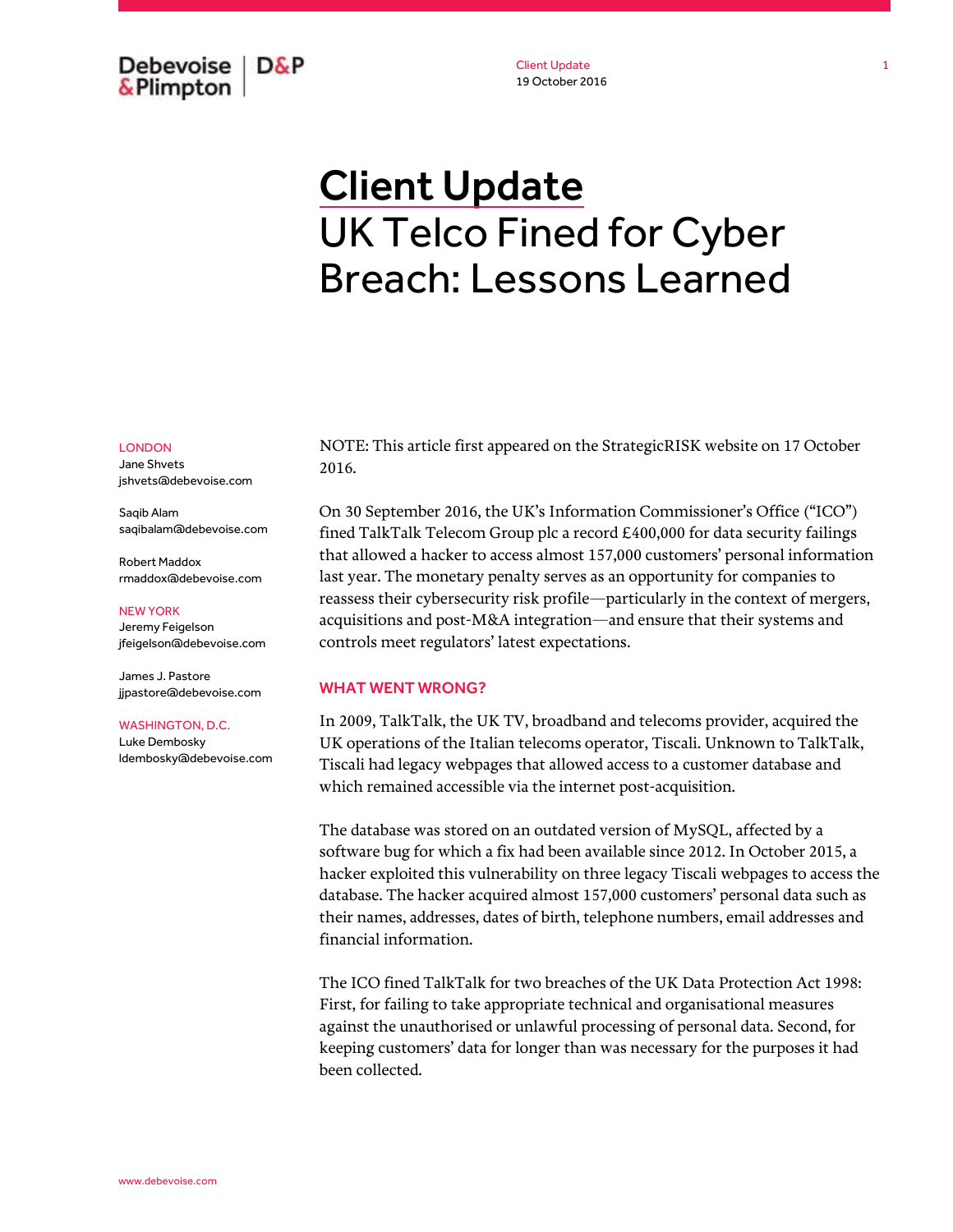

While the ICO found that TalkTalk had not deliberately breached its obligations, its failings still represented a "serious oversight" which led the ICO to issue a record breaking £400,000 fine.

## LESSONS LEARNED

The TalkTalk penalty is a timely reminder of the global trend of increasing regulatory scrutiny of businesses' cybersecurity posture. Companies can learn from TalkTalk's experience to better protect themselves. The following takeaways from the TalkTalk penalty notice may be helpful.

*First*, (re)identify your information architecture. Companies should know what data they hold and where and how. This is not a one-off task; companies should constantly monitor changes which may affect their data security requirements. By apparently failing to audit Tiscali's webpages either during pre-acquisition due diligence or following acquisition in 2009, TalkTalk left the door open for hackers six years later.

Businesses may, therefore, wish to identify ahead of time situations that might require a non-routine reassessment of their data architecture, such as acquiring another company, changing data hosting arrangements or retiring old IT systems.

*Second*, adopt tailored and proportionate protections. Not all data should necessarily be treated equally. Companies are well advised to determine which data assets are most critical, not only to the company itself, but also to its customers. For instance, the ICO said TalkTalk ought reasonably to have known that failing to adequately protect the database could cause substantial damage to those whose data was stored on it.

A proportionate protection framework may enable a company to deploy resources where they are needed most and to use cybersecurity budgets more efficiently. In TalkTalk's case, the ICO emphasised that the fact that the customer database contained financial information heightened the need for robust technical and organisational safeguards. It found that TalkTalk overlooked the need to ensure that it had robust measures in place to protect such data, despite having the financial and staffing resources available to do so. Companies may, therefore, wish to differentiate between the types of data they hold, how each category is protected and how long each is kept to help minimise cybersecurity risk efficiently and in a risk-based manner.

*Third*, be proactive. While cyber threats are often asymmetric (you cannot control a hacker), businesses should consider whether they have adequate systems and controls in place which allow them to identify and monitor suspicious activity and discover vulnerabilities. This ranges from the high tech